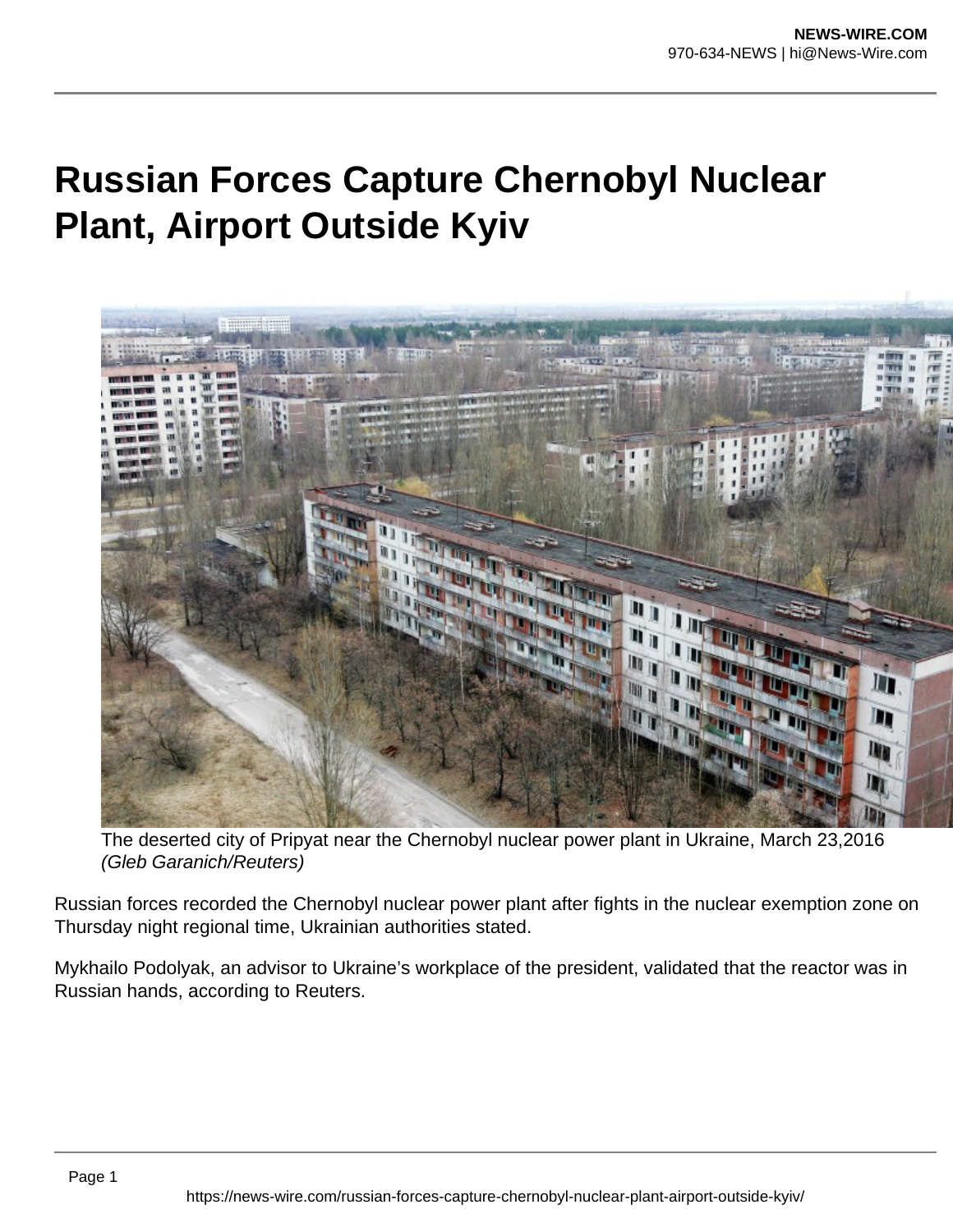Ukrainian authorities alerted earlier that damage to nuclear storage centers might sendout "radioactive dust" throughout Europe.

"Russian profession forces are attempting to take the" Chernobyl nuclear power plant, Ukrainian president Volodymyr Zelensky stated in a Twitter post. "Our protectors are providing their lives so that the disaster of 1986 will not be duplicated….This is a statement of war versus the entire of Europe."

Russian profession forces are attempting to take the #Chornobyl\_NPP. Our protectors are providing their lives so that the catastrophe of 1986 will not be duplicated. Reported this to @SwedishPM. This is a statement of war versus the entire of Europe.

— ????????? ????????CHELOR'SDEGREE?? (@ZelenskyyUa) February 24, 2022

The Chernobyl reactor was the website of the worst nuclear catastrophe in history, when the core of the reactor melted down. Anton Herashchenko, an advisor to Ukraine's Ministry of the Interior, composed on Facebook that Russian forces had moved to Chernobyl from Belarus, Ukraine's northern nextdoorneighbor.

"National Guard soldiers accountable for securing the storage system for harmful radioactive waste are putting up strong resistance," Herashchenko composed, in an English translation published by the New York Times. If an surge pierces the encasement of the reactor, "radioactive dust might cover the area of Ukraine, Belarus and the nations of the European Union."

Later on Thursday, Polodyak likewise validated that Russian forces hadactually recorded the Antonov Airport in Hostomel, an global freight airport anumberof miles outdoors of Kyiv. Russian forces landed at the airport earlier on Thursday, with the intent of flying more soldiers in, according to CNN:

CNN's Matthew Chance reports from an airbase exterior the Ukrainian capital of Kyiv, where Russian air-borne soldiers are engaged in a fire battle with the Ukrainian military https://t.co/TaPomIUP26 pic.twitter.com/rSye7nzmbi

— CNN (@CNN) February 24, 2022

The attack on Chernobyl came amidst a Russian intrusion of Ukraine from the north, east, and the southern Crimea peninsula.

Ground forces started to put throughout the Russia-Ukraine border early Thursday earlymorning regional time, hours after an aggressive aerial barrage targeting essentially every significant Ukrainian city, consistingof the capital city of Kyiv; Kharkiv, the second-largest city in Ukraine, which sits simply 20 miles from the Russian border; and Odessa, the tactically important southern port city.

Ukraine's Interior Ministry stated earlier on Thursday that there are hundreds of casualties, however it was